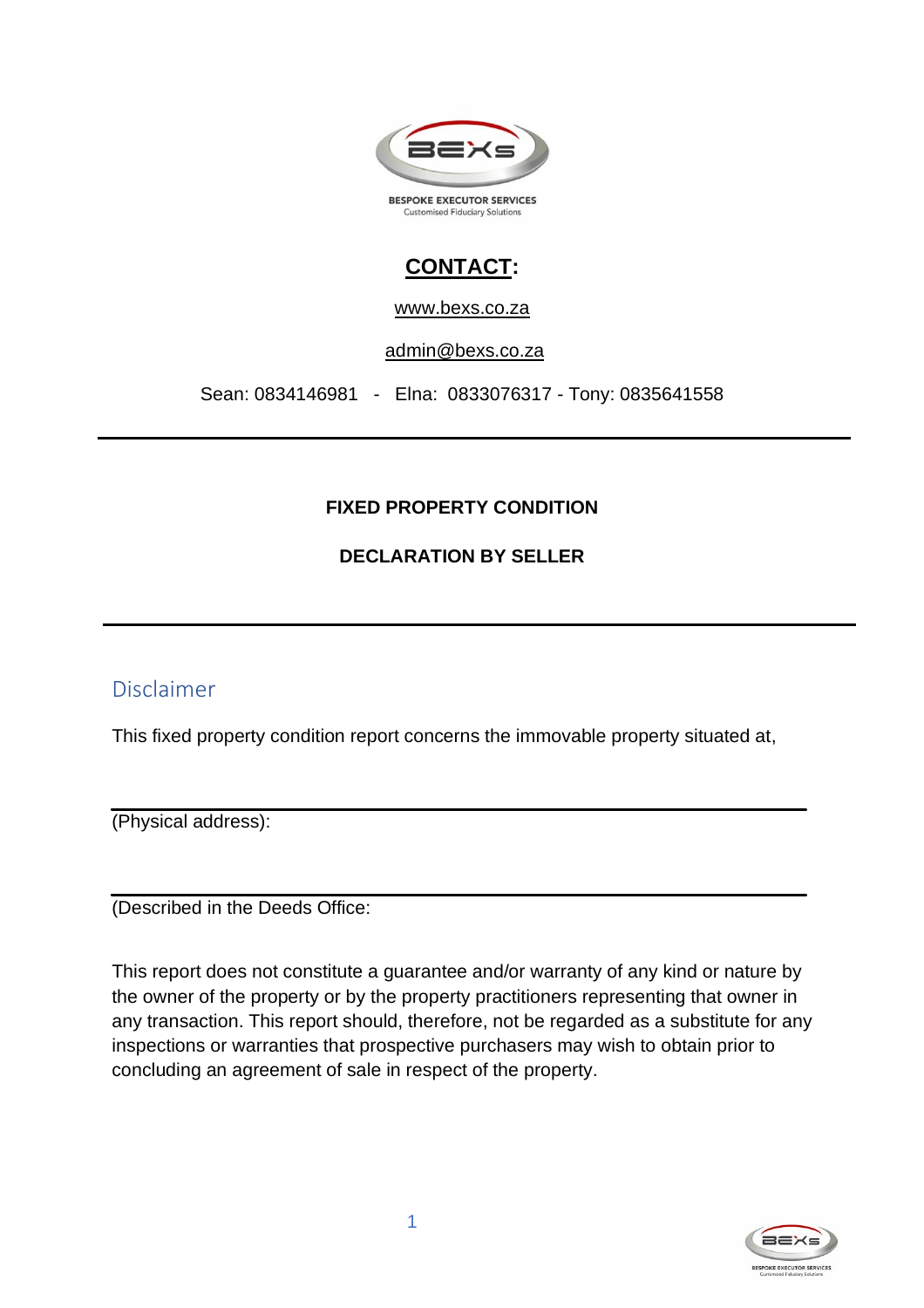# Seller 1 information

| Name                   |                                |
|------------------------|--------------------------------|
| <b>Identity Number</b> | <b>Mobile Number</b>           |
| Home telephone number  | Income tax registration number |
| Seller 2 information   |                                |
| Name                   |                                |
| <b>Identity Number</b> | <b>Mobile Number</b>           |
| Home telephone number  | Income tax registration number |
| Seller 3 information   |                                |
| Name                   |                                |
| <b>Identity Number</b> | Mobile Number                  |
| Home telephone number  | Income tax registration number |

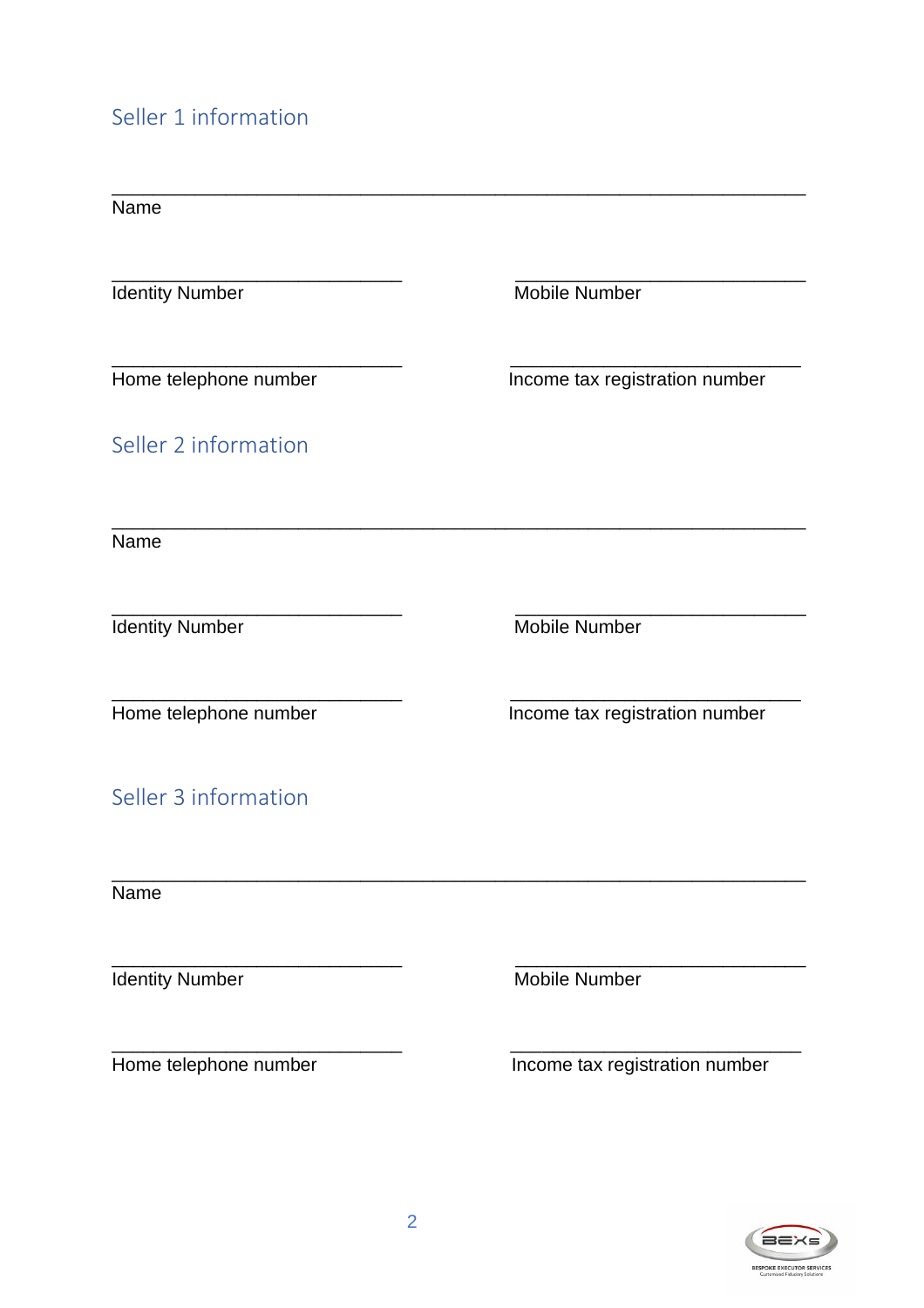## Definitions

In this form:

**"am aware"** means to have notice or knowledge of;

while

**"defect"** means any condition, whether latent or patent, that would or could have a significant deleterious or adverse impact on, or affect, the value of the property, that would or could significantly impair or impact upon the health or safety of any future occupants of the property or that, if not repaired and/or removed and/or replaced, would or could significantly shorten or adversely affect the expected normal lifespan of the property.

**"owner"** shall mean the seller, and vice versa.

## Disclosure of information

The owner of the property discloses the information hereunder in the full knowledge that, even though this is not to be construed as a warranty, prospective purchasers of the property may rely on such information when deciding whether, and on what terms, to purchase the property. The owner hereby authorises the appointed property practitioner marketing the property for sale to provide a copy of this statement, and to disclose any information contained in this statement, to any person in connection with any actual or anticipated sale of the property.

## Provision of additional information

The owner represents that to the best of his/her knowledge the responses to the statements in respect of the property contained herein have been accurately noted as "yes", "no" or "not applicable". Should the owner have responded to any of the statements with a "yes", the owner shall be obliged to provide, in the additional information area of this form, a full explanation as to the reason(s) why the response to the statement concerned has been reflected as a "yes".

## Statement concerning the condition of the property

Please tick the box that represents the true and accurate answer. If any question is not clear or needs clarification consult the property sales consultant before answering.

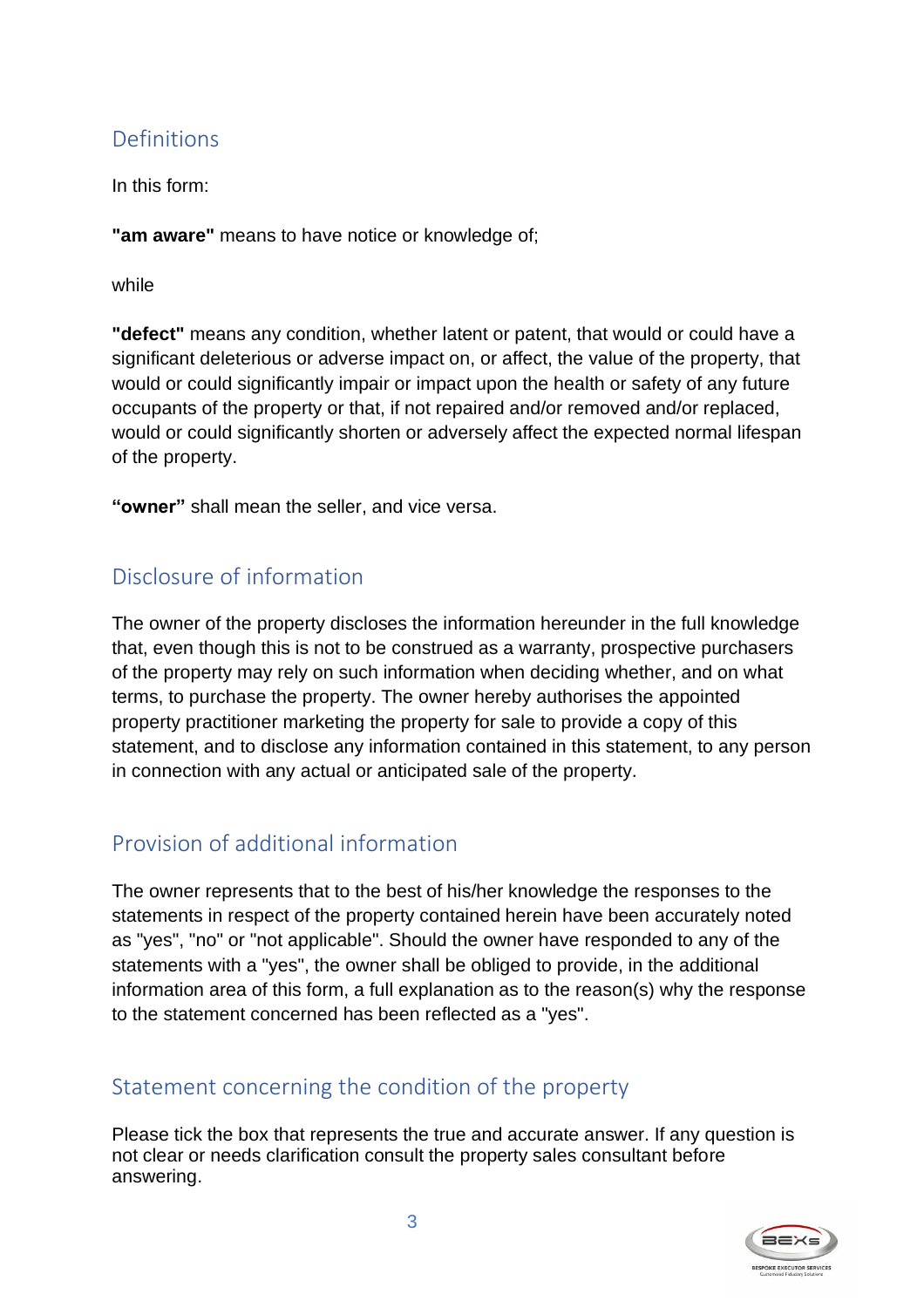| <b>Statement</b>                                                                                                                                                                                                                                                                                                       | <b>Yes</b> | <b>No</b> | N/A |
|------------------------------------------------------------------------------------------------------------------------------------------------------------------------------------------------------------------------------------------------------------------------------------------------------------------------|------------|-----------|-----|
| I am aware of defects to the roof                                                                                                                                                                                                                                                                                      |            |           |     |
| I am aware of roof leaks                                                                                                                                                                                                                                                                                               |            |           |     |
| I am aware of defects to the electrical system                                                                                                                                                                                                                                                                         |            |           |     |
| I am aware of defects in any part of the plumbing systems<br>including geysers and water carrying pipes                                                                                                                                                                                                                |            |           |     |
| I am aware of defects in any part of the swimming pool,<br>and the swimming pool waste water pipes comply with<br>the municipal regulations                                                                                                                                                                            |            |           |     |
| I am aware of recent repairs to the swimming pool and or<br>the swimming pool equipment                                                                                                                                                                                                                                |            |           |     |
| The swimming pool automatic and hand held cleaning<br>equipment is in good working order                                                                                                                                                                                                                               |            |           |     |
| I am aware of defects in the heating and/or air<br>conditioning systems, including air filters and humidifiers.                                                                                                                                                                                                        |            |           |     |
| I am aware of defects in the septic system or other<br>sanitary disposal systems                                                                                                                                                                                                                                       |            |           |     |
| I am aware of any defects to the property and/or in the<br>basement or foundations of the property, including<br>cracks, seepage and bulges. Other such defects include,<br>but are not limited to, flooding, dampness or wet walls<br>and unsafe concentrations of mould or defects in drain<br>tiling or sump pumps. |            |           |     |
| I undertake to hand over all keys of whatever nature<br>pertaining to the fixed property                                                                                                                                                                                                                               |            |           |     |
| I am aware of any structural defects in the property.                                                                                                                                                                                                                                                                  |            |           |     |
| I am aware of boundary line disputes, encroachments or<br>encumbrances including a joint driveway.                                                                                                                                                                                                                     |            |           |     |
| I am aware that remodeling or refurbishment has affected<br>the structure of the property                                                                                                                                                                                                                              |            |           |     |
| I am aware that any additions and/or improvements made<br>to and/or any erections made on the property, have been<br>done or were made, only after the required consents,<br>permissions and permits to do so were properly obtained.                                                                                  |            |           |     |
| I am aware that a structure on the property has been<br>designated as a historic building                                                                                                                                                                                                                              |            |           |     |

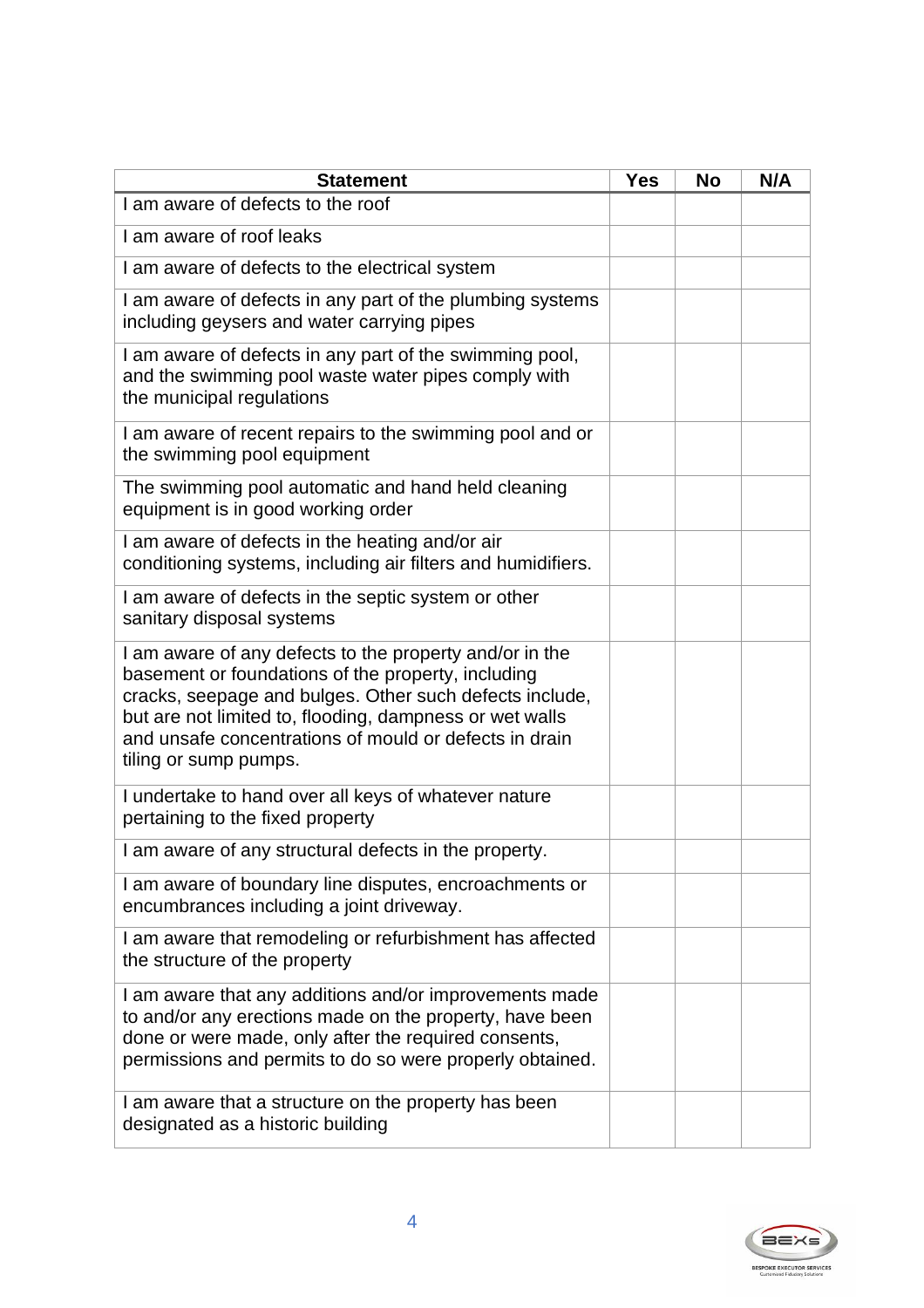| I am in possession of _______ remote controls and am<br>not aware of any other instruments of this nature that<br>pertain to this property. |  |  |
|---------------------------------------------------------------------------------------------------------------------------------------------|--|--|
| I am in possession of _________ access cards and am<br>not aware of any other access cards which pertain to this<br>property.               |  |  |
| I am aware of broken or cracked wall and/or floor tiles                                                                                     |  |  |
| I am aware of broken/chipped/cracked wooden and/or<br>laminate flooring                                                                     |  |  |
| I am aware of broken/worn/torn/burnt carpeting                                                                                              |  |  |
| I am aware of doors and/or windows that are not in proper<br>working order                                                                  |  |  |
| I am aware of broken or cracked window or cupboard<br>glass                                                                                 |  |  |
| I am aware of insect/animal infestation                                                                                                     |  |  |
| I have copies of all approved building and/or alteration<br>plans                                                                           |  |  |
| The property is subject to a lease agreement                                                                                                |  |  |
| I am a South African citizen.                                                                                                               |  |  |
| I am aware of building restrictions and/or servitudes<br>registered against the property.                                                   |  |  |

| I have resided in the | vears | months |
|-----------------------|-------|--------|
| property for          |       |        |

#### Additional information



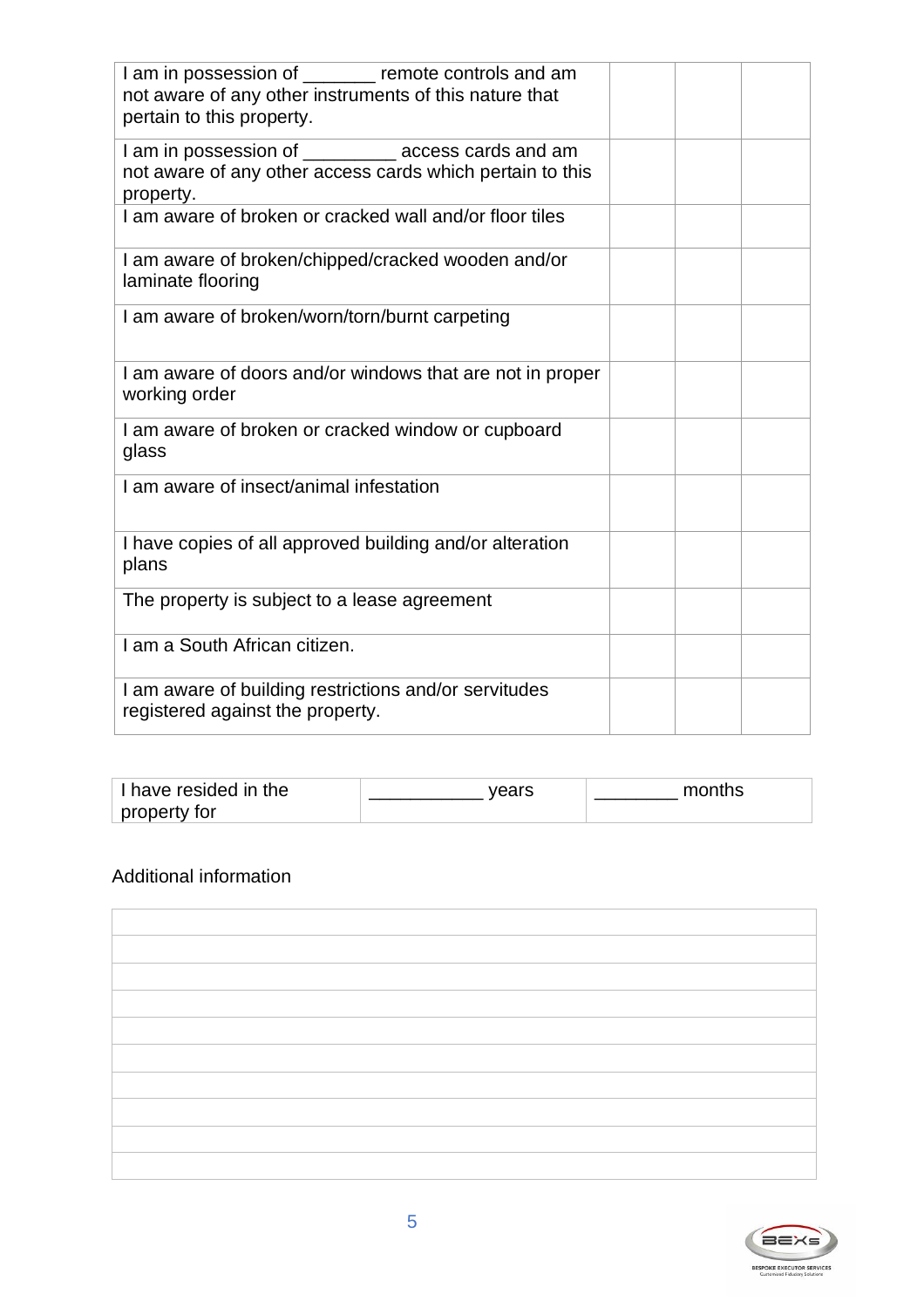## Owner's certification

The owner hereby certifies that the information provided in this report is, to the best of the owner's knowledge and belief, true and correct as at the date when the owner signs this report.

## Certification by person supplying information

If a person other than the owner of the property provides the required information that person must certify that he/she is duly authorised by the owner to supply the information and that he/she has supplied the correct information on which the owner relied for the purposes of this report and, in addition, that the information contained herein is, to the best of that person's knowledge and belief, true and correct as at the date on which that person signs this report.

### Notice regarding advice or inspections

Both the owner as well as potential buyers of the property may wish to obtain professional advice and/or to undertake a professional inspection of the property. Under such circumstances adequate provisions must be contained in any agreement of sale to be concluded between the parties pertaining to the obtaining of any such professional advice and/or the conducting of required inspections and/or the disclosure of defects and/or the making of required warranties.

### Buyer's acknowledgement

• The prospective buyer acknowledges that he/she has been informed that professional expertise and/or technical skill and knowledge may be required to detect defects in, and non-compliance aspects concerning, the property.

• The prospective buyer acknowledges receipt of a copy of this statement.

| Thus, done and signed at | on this ______ day of |  |
|--------------------------|-----------------------|--|
|                          |                       |  |

\_\_\_\_\_\_\_\_\_\_\_\_\_\_\_\_\_\_\_\_\_\_\_\_\_\_\_\_\_\_\_\_\_ 20\_\_\_.

\_\_\_\_\_\_\_\_\_\_\_\_\_\_\_\_\_\_\_\_\_\_\_\_\_\_\_\_\_

\_\_\_\_\_\_\_\_\_\_\_\_\_\_\_\_\_\_\_\_\_\_\_\_\_\_\_\_\_ \_\_\_\_\_\_\_\_\_\_\_\_\_\_\_\_\_\_\_\_\_\_\_\_\_\_\_\_\_ Seller 1 Seller 2

Seller 3